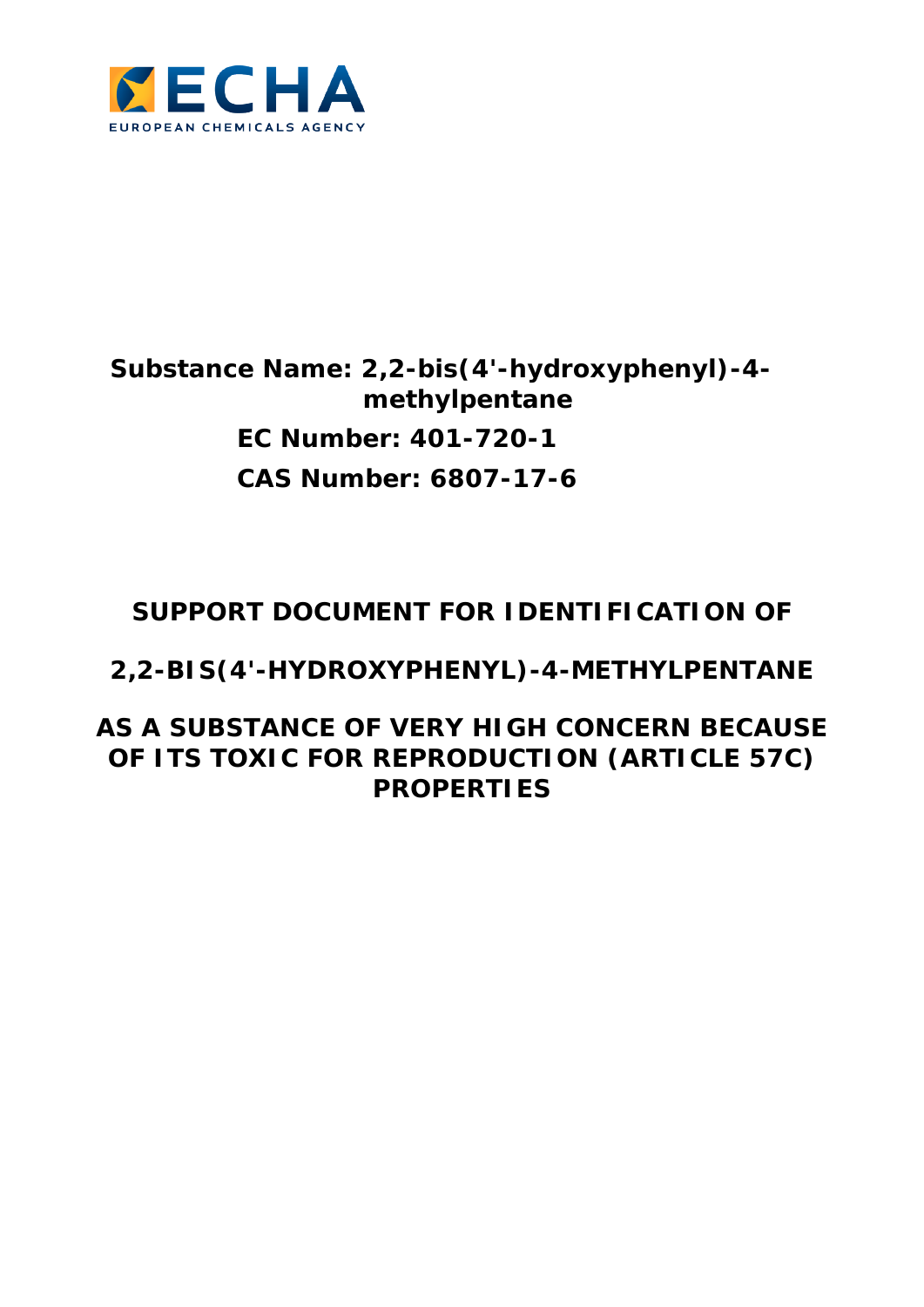This document has been prepared according to template: TEM-0049.03

# **CONTENTS**

| IDENTIFICATION OF A SUBSTANCE OF VERY HIGH CONCERN ON THE BASIS OF THE CRITERIA SET OUT IN REACH |  |
|--------------------------------------------------------------------------------------------------|--|
|                                                                                                  |  |
|                                                                                                  |  |
|                                                                                                  |  |
|                                                                                                  |  |
|                                                                                                  |  |
|                                                                                                  |  |
|                                                                                                  |  |
|                                                                                                  |  |
|                                                                                                  |  |
|                                                                                                  |  |

## **TABLES**

| Table 2: Classification according to Annex VI, Table 3.1 (list of harmonised<br>classification and labelling of hazardous substances) of Regulation (EC) No |
|-------------------------------------------------------------------------------------------------------------------------------------------------------------|
|                                                                                                                                                             |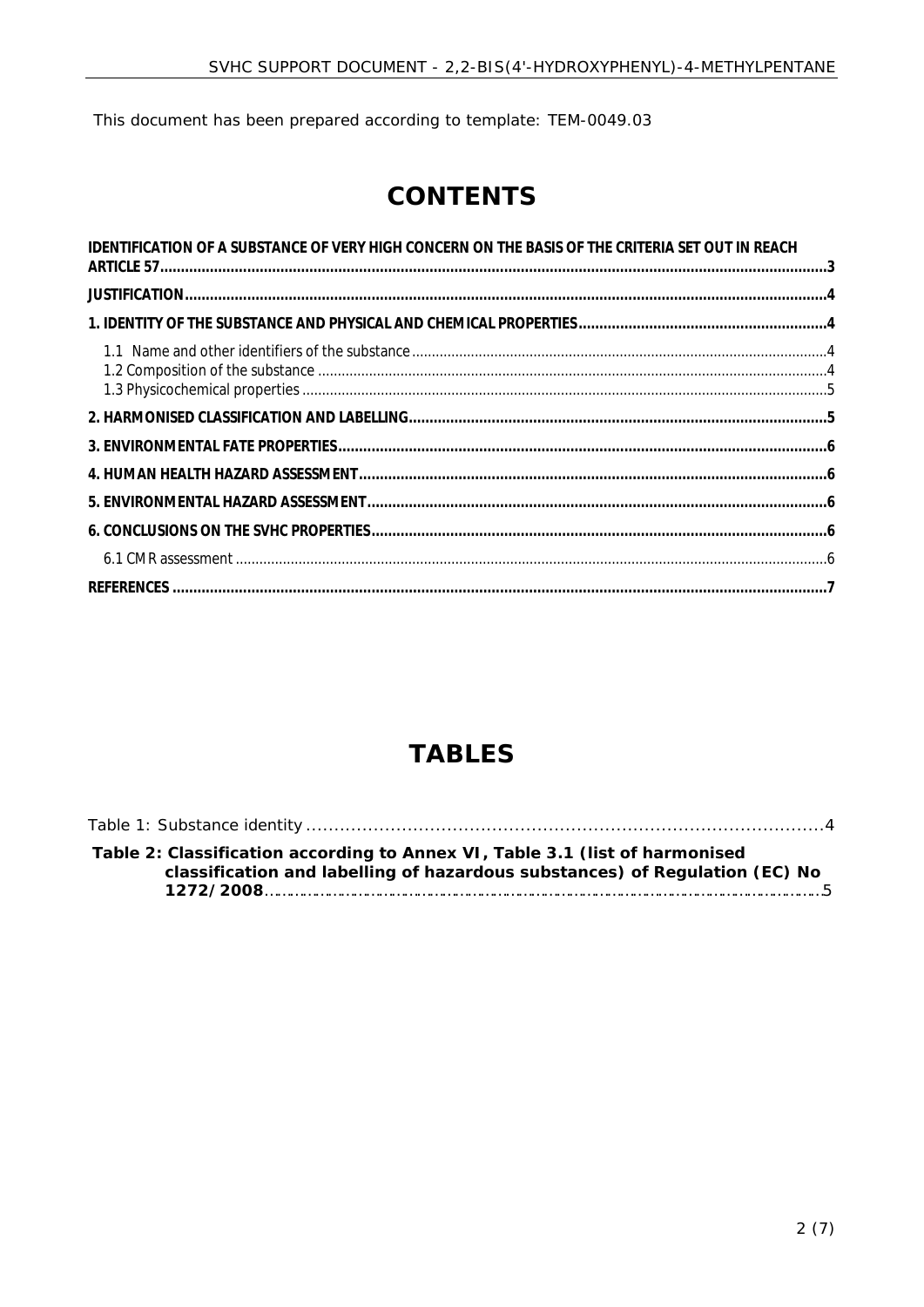## <span id="page-2-0"></span> **IDENTIFICATION OF A SUBSTANCE OF VERY HIGH CONCERN ON THE BASIS OF THE CRITERIA SET OUT IN REACH ARTICLE 57**

**Substance Name:** 2,2-bis(4'-hydroxyphenyl)-4-methylpentane

**EC Number:** 401-720-1

**CAS number:** 6807-17-6

 The substance is identified as a substance meeting the criteria of Article 57 (c) of Regulation (EC) No 1907/2006 (REACH) owing to its classification in the hazard class toxic for reproduction category 1B<sup>1</sup>.

**Summary of how the substance meets the criteria set out in Article 57 of the REACH Regulation**

2.2-bis(4'-hydroxyphenyl)-4-methylpentane (4.4'-isobutylethylidenediphenol)<sup>2</sup> is covered by index number 604-024-00-8 of Regulation (EC) No 1272/2008 in Annex VI, part 3, Table 3.1 (the list of harmonised classification and labelling of hazardous substances) and it is classified in the hazard class toxic for reproduction category 1B (hazard statement H360F: 'May damage fertility').

Therefore, this classification of the substance in Regulation (EC) No 1272/2008 shows that it meets the criteria for classification in the hazard class:

Toxic for reproduction category 1B in accordance with Article 57 (c) of REACH.

**Registration dossiers submitted for the substance?** Yes (NONS registration)

<sup>1</sup> H360F: 'May damage fertility'

<sup>2</sup> Synonym name in Annex VI, Table 3.1 of Regulation (EC) No 1272/2008.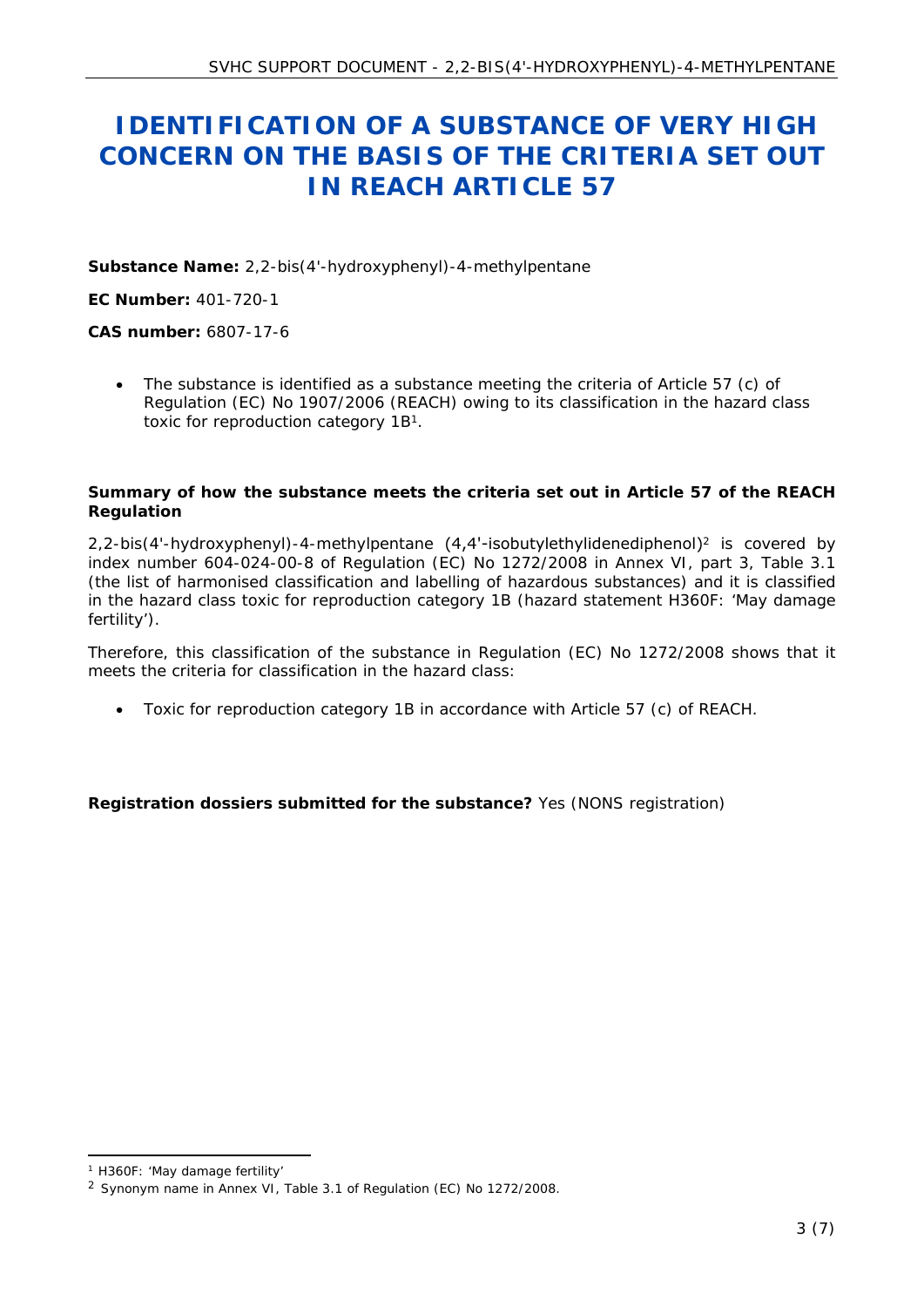# <span id="page-3-0"></span>**Justification**

## <span id="page-3-1"></span>**1. Identity of the substance and physical and chemical properties**

### <span id="page-3-2"></span>**1.1 Name and other identifiers of the substance**

#### <span id="page-3-4"></span>**Table 1: Substance identity**

| EC number:                                         | 401-720-1                                         |
|----------------------------------------------------|---------------------------------------------------|
| EC name:                                           | 2,2-bis(4'-hydroxyphenyl)-4-methylpentane         |
| CAS number (in the EC inventory):                  | 6807-17-6                                         |
| CAS number:<br>Deleted CAS numbers:                |                                                   |
| CAS name:                                          |                                                   |
| <b>IUPAC</b> name:                                 | 4-[2-(4-hydroxyphenyl)-4-methylpentan-2-yl]phenol |
| Index number in Annex VI of the CLPI<br>Regulation | 604-024-00-8                                      |
| Molecular formula:                                 | C18H22O2                                          |
| Molecular weight range:                            | 270.372 g/mol                                     |
| Synonyms:                                          | 4,4-isobutylethylidenediphenol                    |

#### **Structural formula:**



### <span id="page-3-3"></span>**1.2 Composition of the substance**

**Name:** 2,2-bis(4'-hydroxyphenyl)-4-methylpentane

**Description:** organic

**Substance type:** mono-constituent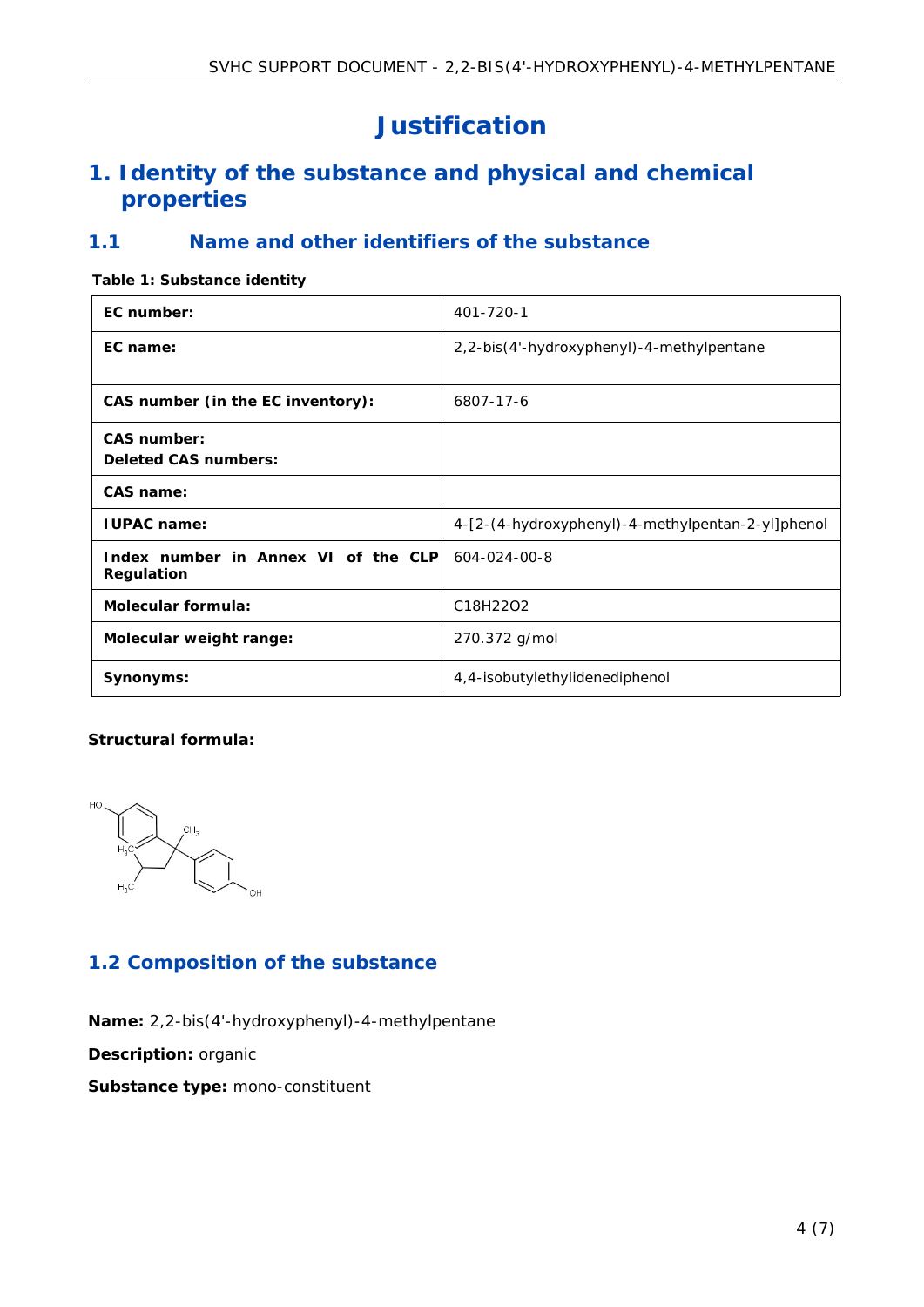#### <span id="page-4-0"></span>**1.3 Physicochemical properties**

Not relevant for the identification of the substance as SVHC in accordance with Article 57 (c) REACH.

## <span id="page-4-1"></span>**2. Harmonised classification and labelling**

2,2-bis(4'-hydroxyphenyl)-4-methylpentane (4,4-isobutylethylidenediphenol\*) is covered by Index number 604-024-00-8 in part 3 of Annex VI to the CLP Regulation as follows:

**Table 2: Classification according to Annex VI, Table 3.1 (list of harmonised classification and labelling of hazardous substances) of Regulation (EC) No 1272/2008**

| Index<br><b>No</b>             | International<br>Chemical<br>Identification | No.                        | EC CAS<br><b>No</b>                                    | Hazard<br>Class and<br>Category<br>Code(s)                             | Classification<br>Hazard<br>statement<br>code(s) | Pictogram,<br>Signal<br>Word<br>Code(s) | Labelling<br>Hazard<br>statement<br>code(s) | Suppl.<br>Hazard<br>stateme<br>nt | Spec.<br>Conc.<br>Limits.<br>M-<br>factors | <b>Notes</b> |
|--------------------------------|---------------------------------------------|----------------------------|--------------------------------------------------------|------------------------------------------------------------------------|--------------------------------------------------|-----------------------------------------|---------------------------------------------|-----------------------------------|--------------------------------------------|--------------|
| $604 -$<br>$024 -$<br>$00 - 8$ | $4.4 -$<br>isobutylethylid<br>enediphenol   | 40<br>$1 -$<br>72<br>$O -$ | 68<br>07<br>$\qquad \qquad \blacksquare$<br>17<br>$-6$ | Repr. 1B<br>Eye Irrit. 2<br>Aquatic<br>Acute 1<br>Aquatic<br>Chronic 1 | H360F**<br>H319<br>H400<br>H410                  | GHS08<br>GHS09<br>Dar                   | H360F**<br>H319<br>H410                     | code(s)                           |                                            |              |

\*Synonym name used in Annex VI, Table 3.1 of Regulation (EC) No 1272/2008.

\*\*Harmonised classifications for fertility and developmental effects under Directive 67/548/EEC.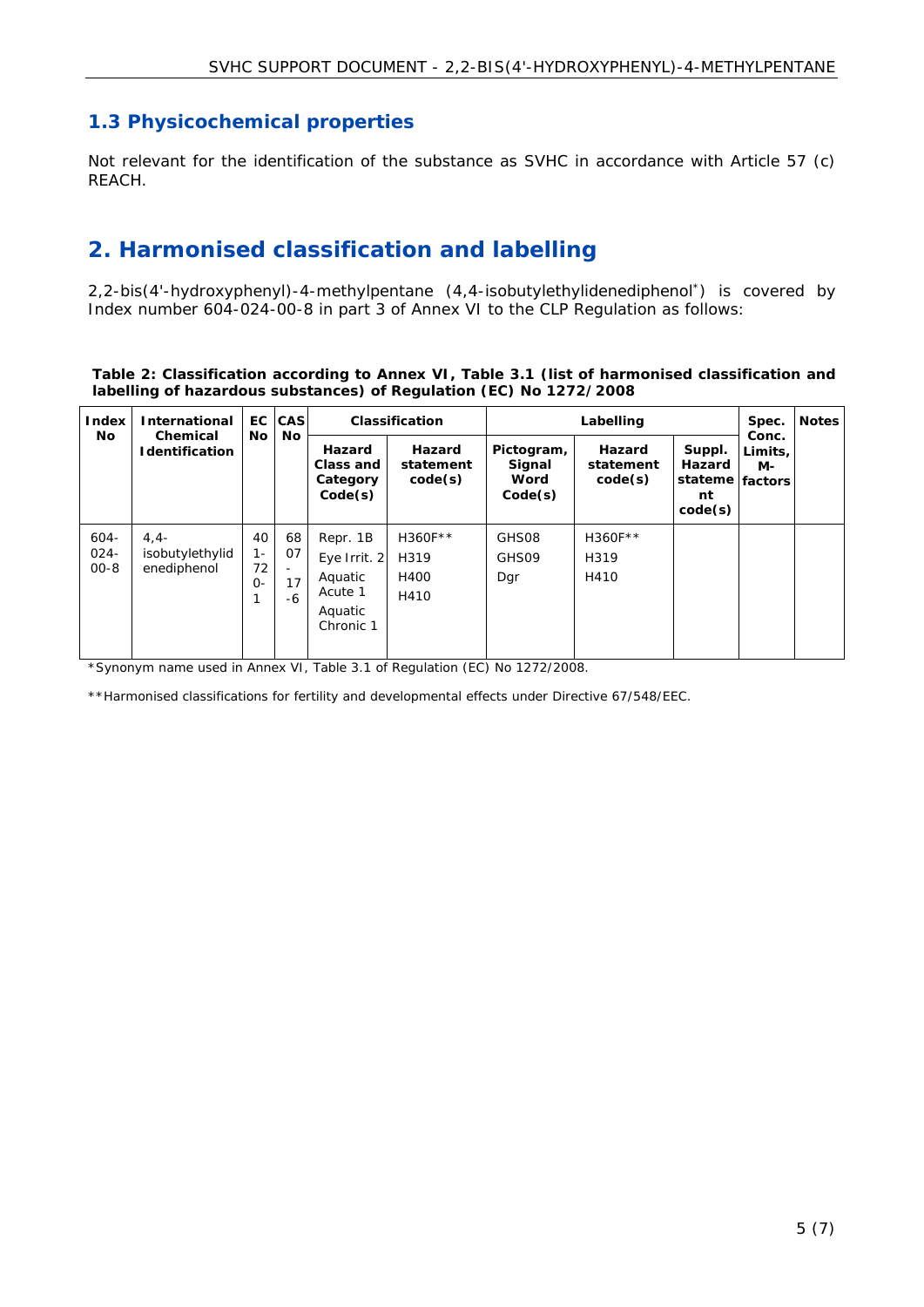## <span id="page-5-0"></span>**3. Environmental fate properties**

Not relevant for the identification of the substance as SVHC in accordance with Article 57 (c) REACH.

### <span id="page-5-1"></span>**4. Human health hazard assessment**

See sections 2 and 6.1 of this Support Document.

### <span id="page-5-2"></span>**5. Environmental hazard assessment**

Not relevant for the identification of the substance as SVHC in accordance with Article 57 (c) REACH.

## <span id="page-5-3"></span>**6. Conclusions on the SVHC Properties**

#### <span id="page-5-4"></span>**6.1 CMR assessment**

 $2,2-bis(4'-hydroxyphenyl)-4-methylpentane$   $(4,4-isobutylethylidenediphenol)<sup>3</sup>$  is covered by index number 604-024-00-8 of Regulation (EC) No 1272/2008 in Annex VI, part 3, Table 3.1 (the list of harmonised classification and labelling of hazardous substances) and it is classified in the hazard class toxic for reproduction category 1B (H360F 'May damage fertility').

Therefore, this classification of the substance in Regulation (EC) No 1272/2008 shows that it meets the criteria for classification in the hazard class:

Toxic for reproduction category 1B in accordance with Article 57 (c) of REACH.

<sup>3</sup> Synonym used in Annex VI, Table 3.1 of Regulation (EC) No 1272/2008.